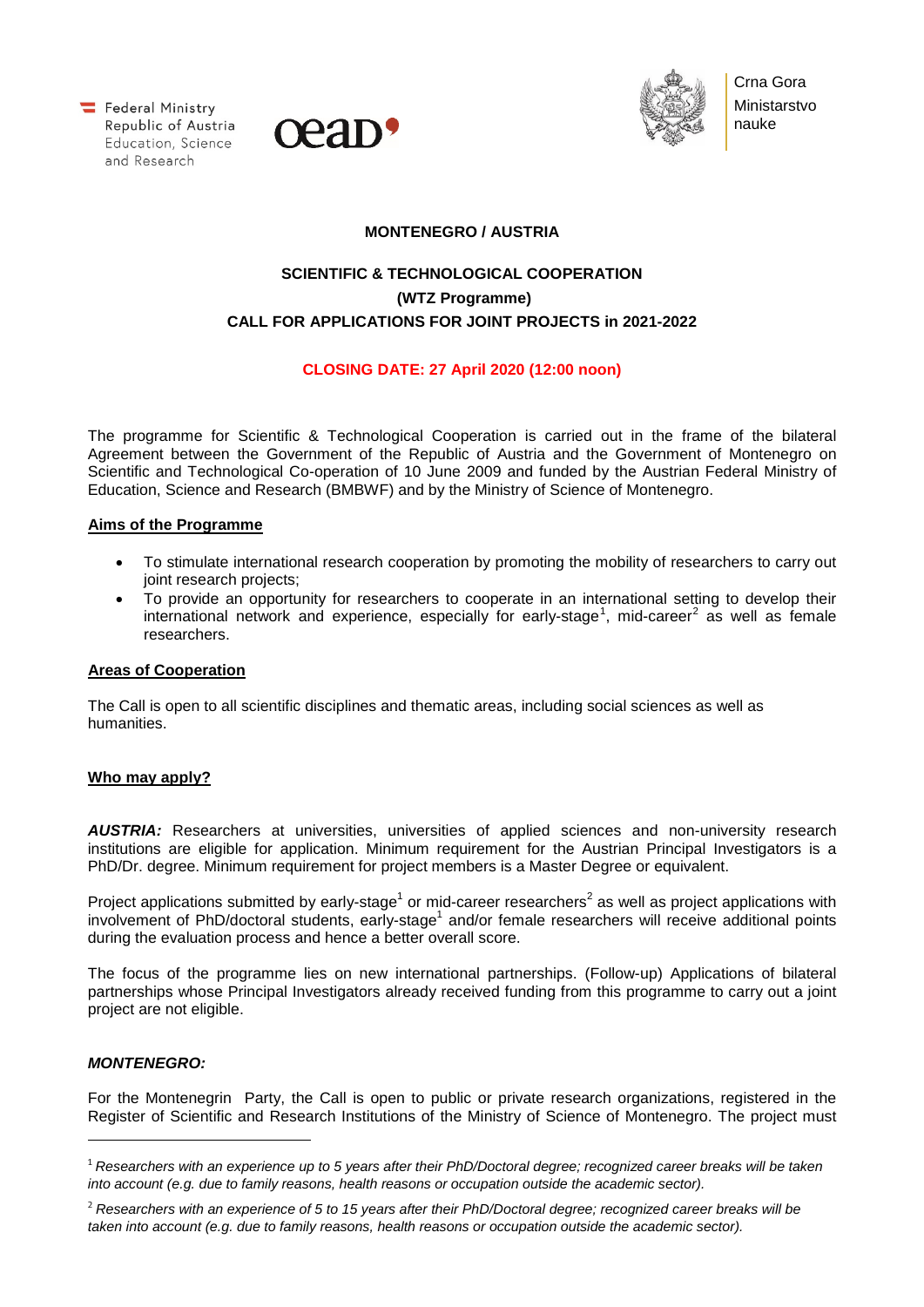meet the requirements in accordance with the Law on Scientific Research Activity of Montenegro.

Minimum requirement for the Montenegrin Principal Investigators is a PhD/Dr. degree. Minimum requirement for project members is a Master Degree or equivalent.

Project applications submitted by early-stage<sup>1</sup> or mid-career researchers<sup>2</sup> as well as project applications with involvement of PhD/doctoral students, early-stage<sup>1</sup> and/or female researchers will receive additional points during the evaluation process and hence a better overall score.

## **How do I apply?**

It is up to the applicants to find suitable partners in the respective country. **Applications must be submitted both in Austria to OeAD-GmbH and in Montenegro to the Ministry of Science.** Applications which have not been received in time in both countries are not eligible for funding. The call process is highly competitive therefore application does not guarantee funding.

*AUSTRIA:* The entire application for the research project must be submitted in English online at [*[web-link](https://asp.sop.co.at/oead/antrag?call=ME2021)*]. The application must include the following documents (in PDF format):

- Brief academic CV for each **Austrian** project member
- List of relevant publications of the last 2 years on the **Austrian** side
- Project description including the methodological part (about 3 to 5 A4 pages)
- Brief description of the partner institutions
- Brief description of the project tasks of **ALL** project members (Austrian and Montenegrin)
- Further cooperation perspective

*MONTENEGRO:* The entire application for the research project must be submitted in English language in hard copy and by e-mail address (at e-mail: ivana.lagator@mna.gov.me). The application must include the following documents (in PDF format):

- Completed and signed application form;
- Brief academic CV for each **Montenegrin** project member
- List of relevant publications of the last 2 years on the Montenegrin side;
- Project description, including methodological part (3 to 5 A4 pages);
- Brief description of the project tasks of **ALL** project members (Montenegrin and Austrian)
- Further cooperation perspective.

#### **Which activities may I apply for?**

The purpose of this call is to support the mobility of researchers between the participating countries to carry out joint research projects. In this regard, funding will be provided for visits and the exchange of scientists conducting joint research.

#### **Research stays in both countries are obligatory.**

The sending side will cover the travel expenses whereas the accommodation expenses will be financed by the hosting side (and vice versa).

In Austria up to EUR 2,000.- per project of the granted funding may be applied for project-related material costs. Only project-specific material costs may be requested, that are essential to carry out the research project and that go beyond the resources made available from the research institution's infrastructure. Infrastructure or basic equipment of research institutions cannot be funded.

#### **Funding Modalities**

Collaborative research projects will be supported for a period of max. two years from January 2021 until December 2022.

Funding will be provided for activities within the scope of these guidelines only.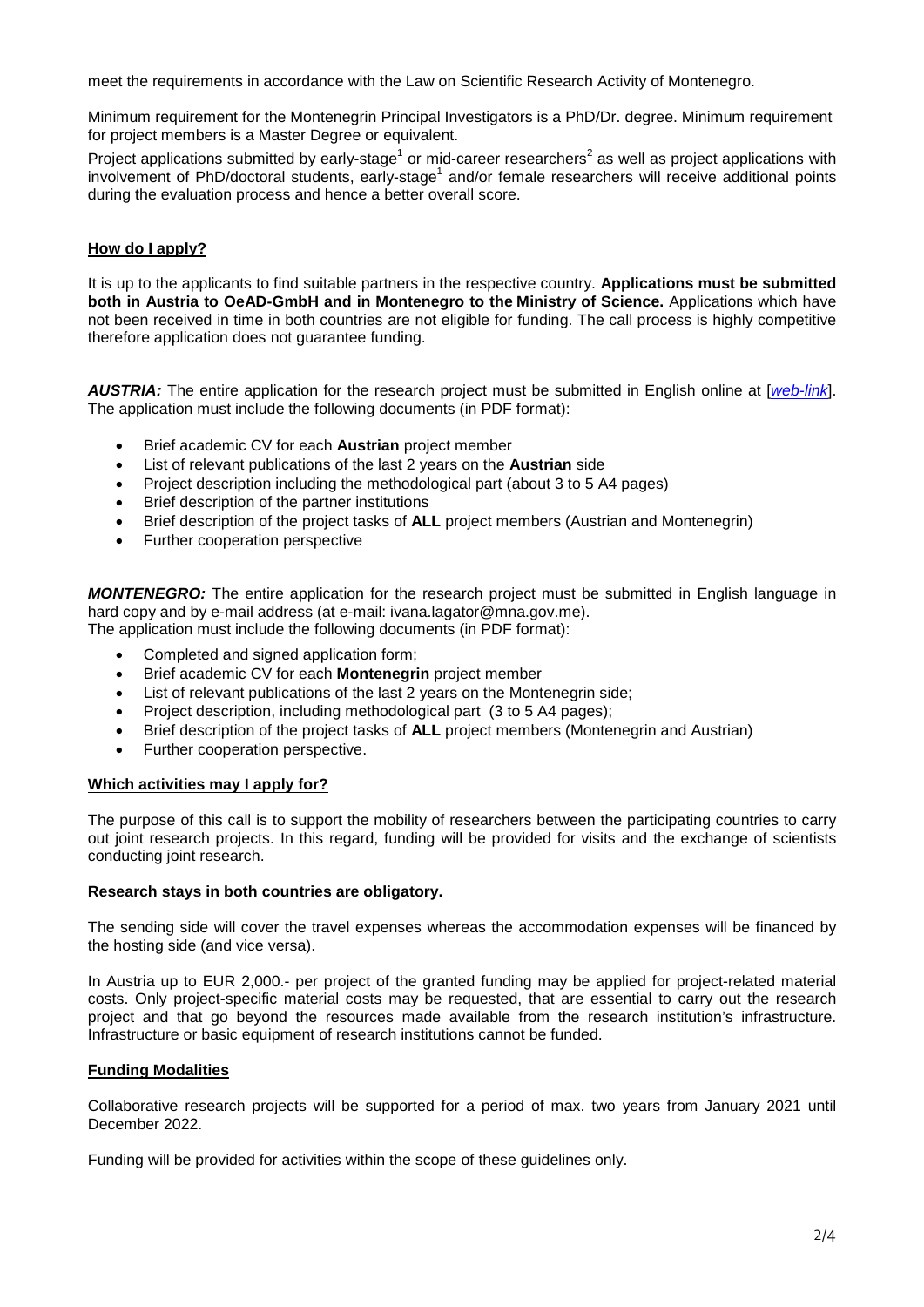#### *AUSTRIA:*

#### Maximum funding: **EUR 9,000.-** per project

Eligible Costs:

- Travel expenses: Travel costs (economy class) will be reimbursed for Austrian researchers travelling to Montenegro based on submitted invoices.
- o Accommodation expenses: **EUR 100.- per day** for Montenegrin researchers travelling to Austria **for up to 14 days** OR **EUR 1,400.- per month** for long-term visits **between 14 days and 3 months** maximum.
- o Project related material costs/consumables: **max. EUR 2000**.- per project as part of the granted maximum budget based on submitted invoices.

#### *MONTENEGRO:*

Maximum funding: **EUR 9,000.-** per project

Eligible Costs:

- o Travel expenses: Travel costs (economy class) will be reimbursed for Montenegrin researchers travelling to Austria based on submitted invoices.
- o Accommodation expenses: **EUR 100.- per day** for Austrian researchers travelling to Montenegro **for up to 14 days** OR **EUR 1,400.- per month** for long-term visits **between 14 days and 3 months** maximum.
- o Project related material costs/consumables: **max. EUR 2000**.- per project as part of the granted maximum budget based on submitted invoices.

#### **How are applications evaluated?**

In Austria eligible project applications will be evaluated by recognized experts in the various fields of research represented by the applications received. Evaluation criteria:

- Scientific quality of the intended research project incl.
	- o Feasibility of the joint research plan
	- o Adequacy of the scientific method
	- o Competence and expertise of the scientists/research teams involved (max. 25 points)
- Plausibility of the described further cooperation perspective example of the state (max, 15 points)
- Project applications submitted by early-stage or mid-career researchers (10 points) OR project applications with the involvement of doctoral students, early-stage (5 points) or female researchers (5 points) will receive up to 10 points additionally. (max. 10 points)

#### Maximum score: 50 points

l,

Based on the results of national evaluations carried out in parallel in Austria and in Montenegro a joint shortlist of projects to be funded will be constituted through consultations between the OeAD-GmbH and the Ministry of Science of Montenegro. The project selection will be carried out by the Montenegrin – Austrian Joint Committee on Scientific and Technological Cooperation. The results of the project selection meeting will be announced presumably by December 2020.

<span id="page-2-0"></span><sup>&</sup>lt;sup>3</sup> For travels up to seven hours bus and train shall be used. Travel by private car will be reimbursement with the value of a second class train ticket (proof of ticket price required).

<span id="page-2-1"></span><sup>4</sup> For travels up to seven hours bus and train shall be used.